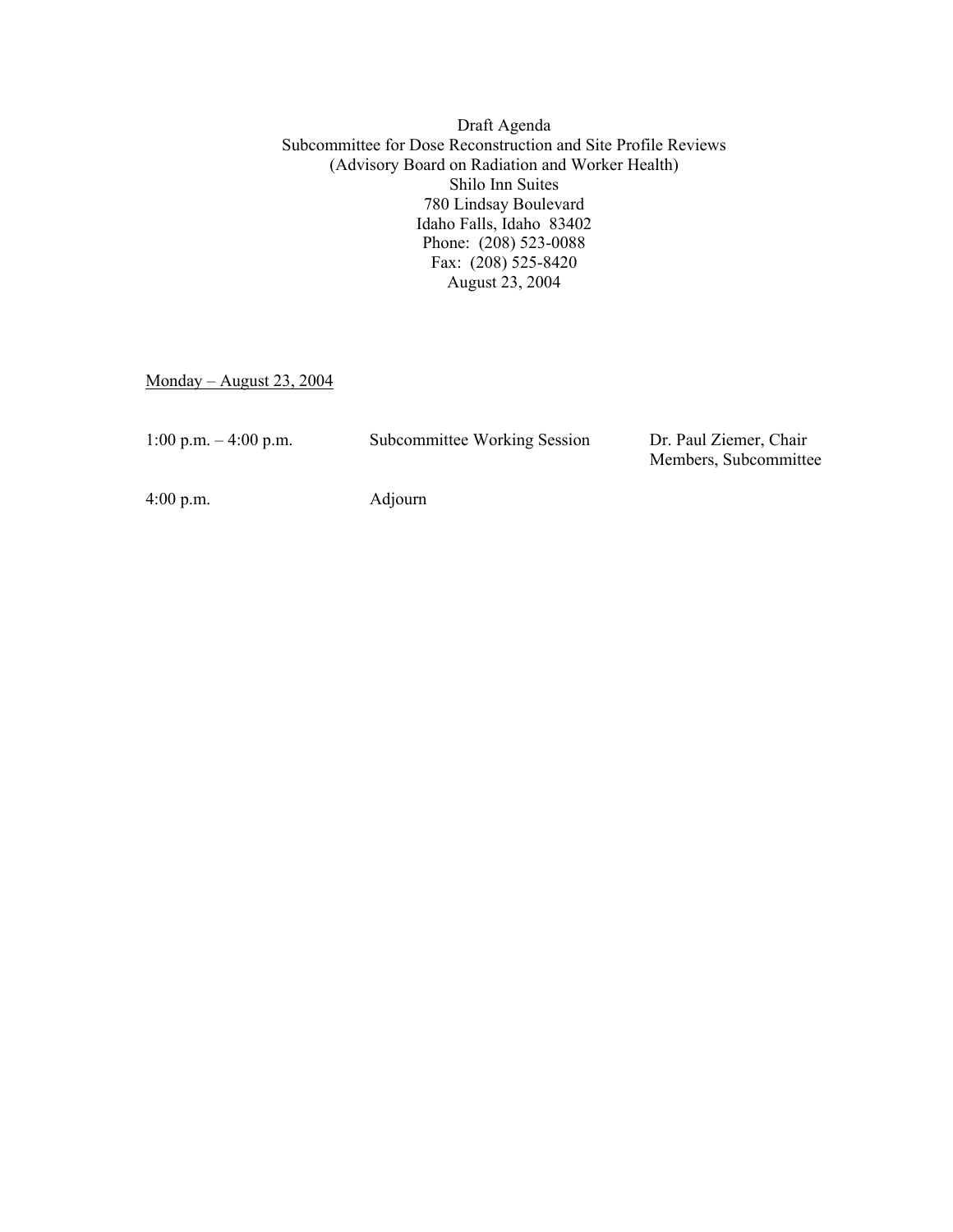Draft Agenda Advisory Board on Radiation and Worker Health Shilo Inn Suites 780 Lindsay Boulevard Idaho Falls, Idaho 83402 Phone: (208) 523-0088 Fax: (208) 525-8420 August 24-25, 2004

 $Tuesday - August 24, 2004$ 

| 9:00 a.m. - 9:30 a.m.      | Registration and Welcome                            | Dr. Paul Ziemer, Chair<br>Mr. Larry Elliott, Executive Secretary |
|----------------------------|-----------------------------------------------------|------------------------------------------------------------------|
| 9:30 a.m. - 10:00 a.m.     | Review and Approval of<br>Draft Minutes, Meeting 25 | Dr. Paul Ziemer, Chair                                           |
| 10:00 a.m. - 10:30 a.m.    | Program Status Report                               | Ms. Laurie Ishak, NIOSH                                          |
| $10:30$ a.m. $-10:45$ a.m. | <b>Break</b>                                        |                                                                  |
| 10:45 a.m. - 11:15 a.m.    | Status and Outreach -<br>Department of Labor        | Mr. Pete Turcic, DOL                                             |
| $11:15$ a.m. $-11:45$ a.m. | Status Update -<br>DOE Part D Program               | Mr. Tom Rollow - DOE                                             |
| $11:45$ a.m. $-1:15$ p.m.  | Lunch                                               |                                                                  |
| $1:15$ p.m. $-2:15$ p.m.   | Privacy Act<br>and FACA Requirements                | Ms. Liz Homoki-Titus, OGC                                        |
| $2:15$ p.m. $-2:45$ p.m.   | Conflict of Interest<br>and Quality Assurance Plan  | Dr. John Mauro, SC&A                                             |
| $2:45$ p.m. $-3:00$ p.m.   | <b>Break</b>                                        |                                                                  |
| $3:00$ p.m. $-4:00$ p.m.   | Site Profile Status and<br>Database Use             | Dr. Jim Neton, NIOSH                                             |
| 4:00 p.m. $- 7:00$ p.m.    | Dinner Break                                        |                                                                  |
| 7:00 p.m. $-7:15$ p.m.     | Introduction                                        | Dr. Paul Ziemer, Chair                                           |
| 7:15 p.m. $-8:30$ p.m.     | Public Comment                                      |                                                                  |
| 8:30 p.m.                  | Adjourn                                             |                                                                  |

\*\*\*Agenda items are subject to change as priorities dictate\*\*\*